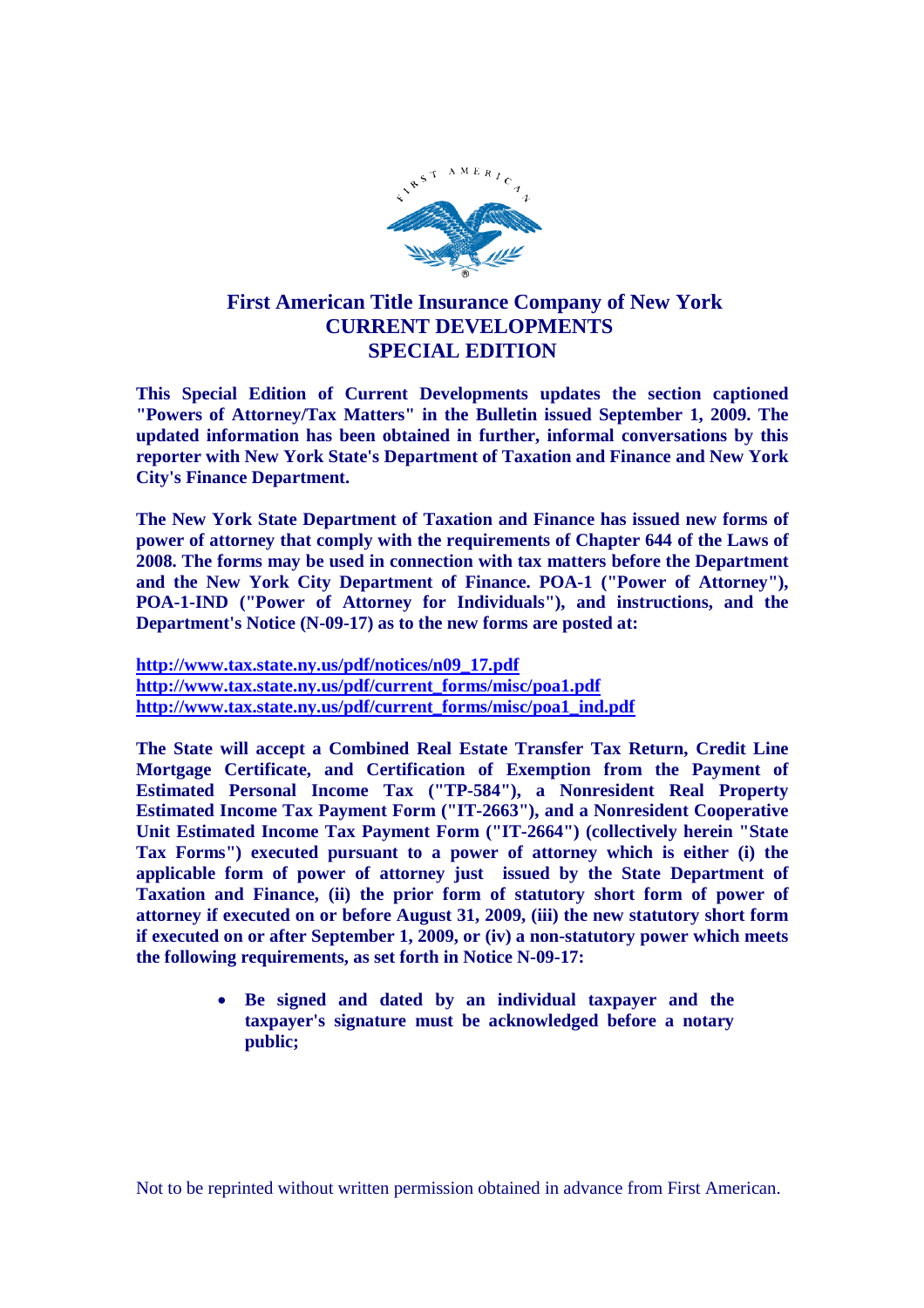- **Be signed and dated by the representative and representative's signature must be acknowledged before a notary public even if the representative is licensed to practice in New York State or is a New York State resident who is an enrolled agent with the IRS;**
- **Be legible or of clear type of no less than 12 point in size; and**
- **Include the exact wording of the Caution to the Principal and Important Information for the Agent found in General Obligations Law section 5-1513.**

**New York City will accept a Real Property Transfer Tax Return (NYC-RPT") executed pursuant to a power of attorney which is either (i) the applicable form of power of attorney issued by the State Department of Taxation and Finance, (ii) the prior form of statutory short form of power of attorney if executed on or before August 31, 2009, (iii) the new statutory short form if executed on or after September 1, 2009, or (iv) a non-statutory power executed as required by Chapter 644 of the Laws of 2008 on or after September 1, 2009, presumably meeting the requirements set forth in the bullet points set forth above.**

**In addition, the question has been raised as to how many originals of a power of attorney need to be executed to enable a proper submission of State Tax Forms and the NYC-RPT. The State and the City have informally advised as follows:**

**1. If State Tax Forms signed by a power of attorney for a document to be recorded are filed directly with the State before the document is submitted for recording, outside the recording process, both the State and the local recorder will require an original power of attorney.**

**2. If State Tax Forms, and the NYC-RPT when the property in question is in New York City, signed by a power of attorney, are being filed outside the recording process with no document to be recorded, such as is the case with a cooperative interest, often with a leasehold assignment, or with a contract assignment, the State and the City will require an original power of attorney.**

**3. If a power of attorney used to sign State Tax Forms, and the NYC-RPT when the property in question is in New York City, must be recorded to record a document a copy of the power of attorney is to accompany each of the State and City forms. The power of attorney needs to be submitted with the document being recorded pursuant to the power of attorney.**

**4. If, with documents being submitted for recording, State Tax Forms and, when the property in question is in New York City the NYC-RPT, are signed pursuant to new forms POA-1 ("Power of Attorney") or POA-1-IND ("Power of Attorney for Individuals"), the original power of attorney is to accompany one of the State or**